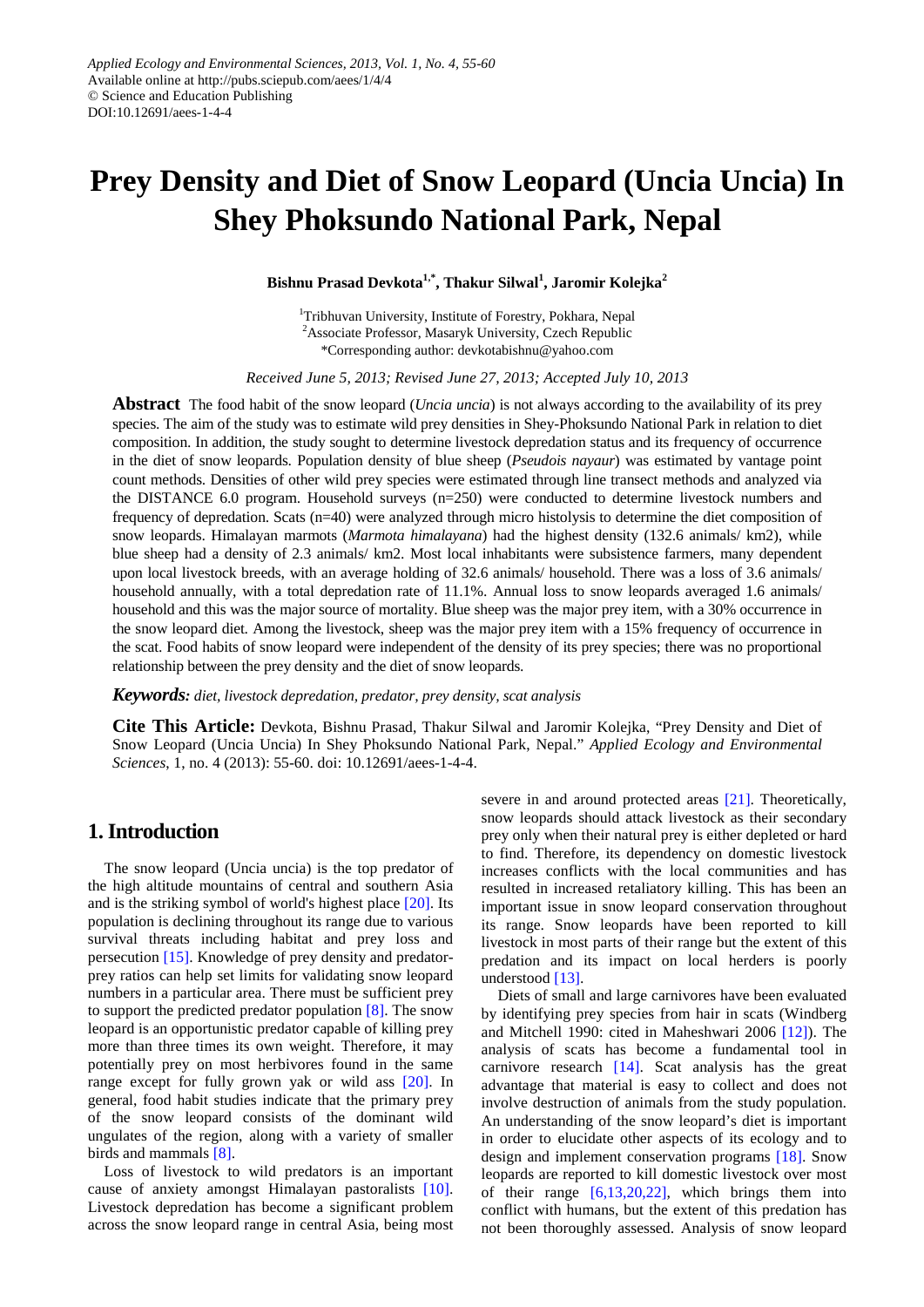scat can show whether and to what extent, livestock are represented in the diet [\[18\].](#page-5-8)

Most information available on the diet of snow leopard is based on the analysis of scat only, without prior knowledge of prey density of the area under study. In this study, we have analysized the diet relating it to the density of wild prey species and livestock populations, giving insight into snow leopard prey preference. This study will further advance our understanding of snow leopard ecology by linking scat analysis to domestic and wild prey distribution and abundance across the landscape. The understanding gained from this study aims to aid in management and conservation of upland protected areas.

# **2. Materials and Methods**

### **2.1. Study Area**

Shey Phoksundo National Park (29°15'-29°45' N and 83°08'-83°31' E), lies in Dolpa and Mugu Districts in Mid-Western Development Region of Nepal, whose micro-climatic condition, ecology, ecosystem and flora and fauna resemble the Tibetan desert type. The study was carried out in three Village Development Committees (VDCs) of Shey Phoksundo National Park namely, Phoksundo, Bhijer and Saldang [\(Figure 1\)](#page-1-0). Saldang and Bhijer represent the Trans-Himalayan bio-climate zone, whereas, Phoksundo represent South Himalayan and Inner- Himalayan zone [\[5\].](#page-5-10)

<span id="page-1-0"></span>

**Figure 1.** Map of the Study Area (WWF Nepal 2006)

Located within the rain shadow of Mt. Dhaulagiri (8172 m), the park experiences sharp seasonal differences in temperature and rainfall. The annual precipitation ranges from 500 mm in the northern steppes to 1500 mm in the South [\[5\].](#page-5-10) Vegetation is highly diversified due to altitudinal variations and intrinsic climatic variations. In the south, the steep hill slopes are dominated by temperate and sub-alpine vegetation. In the lower valley, dense forests are composed of blue pine (*Pinus wallichiana*) intermixed with spruce (*Picea smithiana*), deodar (*Cedrus deodara*), hemlock (*Tsuga dumosa*), and silver fir (*Abies spectabilis*). Silver birch (*Betula utilis*), and juniper (*Juniperus recurva*) dominate the landscape at the upper tree lin[e \[5\].](#page-5-10)

The park is home to more than 32 species of mammals, 200 species of birds, 6 species of reptiles and 28 species of butterfly [\[3\].](#page-5-11) The park supports several endangered species of wild animals, which also include; snow leopards (*Uncia uncia*), wolves (*Canis lupus*), and musk deer (*Moschus chrysogaster*).

## **2.2. Wild Prey Species Densities**

For the survey of wild prey species, 27 lines-transects ranging from 0.7 km to 1.4 km (mean 1.1 km) was laid with a total length of 28.6 km. All the species were directly observed from transect, the distance of the animal from transect was measured using Range finder and the angle taken using a pocket compass [\[7\].](#page-5-12) When an animal group was first encountered, bearings were taken. Although the animals usually flush from their original location as approached, the bearings were recorded, as nearly as possible, to the original location of the animals, not the location at the time of subsequent bearings [\[7\].](#page-5-12) From the transect, animal groups were scanned using 8x30 binoculars and 15-60x zoom spotting scope to identify the prey species and their number. For blue sheep, a total area of 134.1 km2 was surveyed around Shey, Sambling and Bhijer blocks and direct observations in the morning (0600-1000 hrs) and evening (1400-1700 hrs) from the transects/ trails and fixed point method (vantage point) was conducted [\[8,16,20\].](#page-5-2) The transect data were analyzed using the program DISTANCE 6.0 [\[26\]](#page-5-13) to estimate species density.

#### **2.3. Livestock Status and Depredation**

A well designed questionnaire with close ended questions was prepared and interpreted in Nepali language for ease of enumerators. Enumerators, proficient both in Nepali and Tibetan language were trained to fill the questionnaire. Total households  $(n = 250)$  in different settlements of the village were considered for the household survey following the method used by Sharma et al. (2006) [\[23\].](#page-5-14) Depredation of one year period was only considered for the study. Data were analyzed using Microsoft excel 2007.

#### **2.4. Scat Analysis**

#### **2.4.1. Field Method**

Scats ( $n = 40$ ) were collected along a fixed trail [\[8,11\]](#page-5-2) in 27 transects which covered the length of 28.6 km; transect length 0.7 - 1.4 km. To ensure that samples are authentically from snow leopards, they were collected adjacent to snow leopard signs such as scrapes and scent sprays or claw rakes. Furthermore, the presence of felid hair in scats is commonly used to assess the identity of cat species [\[11\].](#page-5-15) The scats were identified on the basis of size and associated signs such as scrapes and pugmarks.

#### **2.4.2. Laboratory Method**

Standard micro-histological methods were used to identify prey through the scats hair. In the laboratory, the remains of prey species were separated and dried. To identify hair remains, hair samples were collected from domestic livestock, live wildlife and stuffed specimens in museum collections. These were used to prepare original slides for identification following the methods outlined by Teerink (1991) [\[24\]](#page-5-16) and Oli et al. (1993[\) \[18\].](#page-5-8)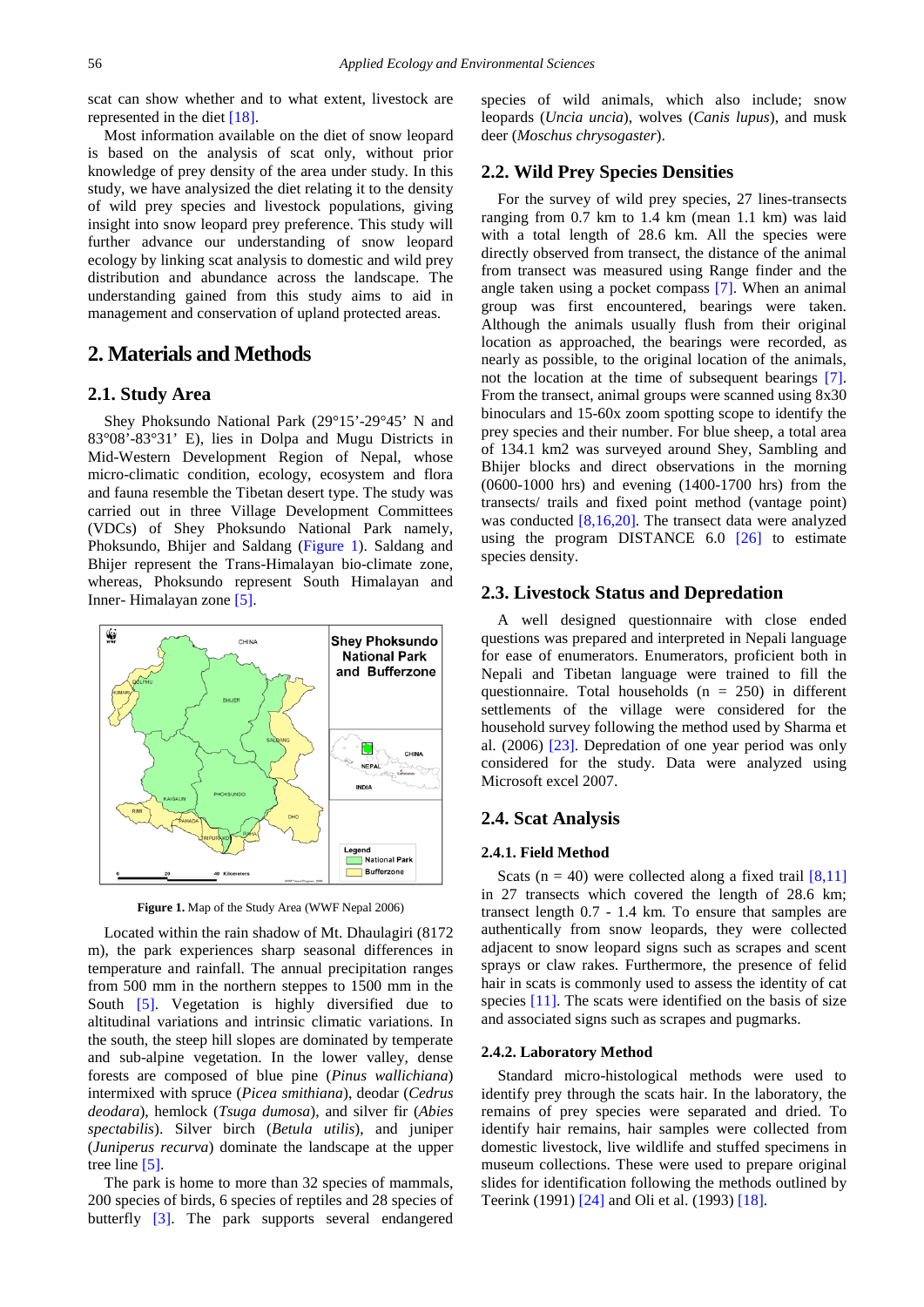Scats were washed with tap water in a fine mesh sieve and indigestible remains of hair, teeth, hooves, bones, feathers were air dried for 48 hours. The hair was cleaned thoroughly in diethyl ether for 10 minutes and dried between blotting paper and preserved in polyethylene bags [\[17\].](#page-5-17) Twenty hairs samples were randomly selected from each sample to prepare the slide and determine multiple prey species [\[14\].](#page-5-7) Slides were prepared for each sample extracted from snow leopard scat in the laboratory using 100x magnification microscope and photomicrographs taken. Gelatin solution was used to prepare slides to see cuticular structure [\(Figure 2\)](#page-2-0) of the hair and the cuticular scales were observed by the impression techniques. Prey species were identified by comparison with a reference collection of slides and photographs of the structure of hair of potential prey specie[s \[24\].](#page-5-16)

<span id="page-2-0"></span>

**Figure 2.** Cuticle structure of Pseudois nayaur

|  |  |  | Table 1. Density and density of cluster of six prey species of snow leopard |  |
|--|--|--|-----------------------------------------------------------------------------|--|
|--|--|--|-----------------------------------------------------------------------------|--|

<span id="page-2-1"></span>

| Prey Species              | Density |           | Density of Cluster |           |           |                    |
|---------------------------|---------|-----------|--------------------|-----------|-----------|--------------------|
|                           | D       | <b>SE</b> | 95% of CI          | <b>DS</b> | <b>SE</b> | 95% of CI          |
| Pooled                    | 195.31  |           | 121.61 - 313.69    | 45.438    |           | $30.585 - 67.505$  |
| Alectoris chukar          | 16.970  | 10.863    | $4.5504 - 63.285$  | 4.5438    | 2.1842    | 1.7897 - 11.536    |
| Tetraogallus himalayensis | 31.352  | 16.160    | $11.701 - 84.003$  | 9.0876    | 4.4029    | $3.5555 - 23.228$  |
| Lepus oiostolus           | 2.2719  | 1.5853    | $0.62479 - 8.2613$ | 2.2719    | 1.5853    | $0.62479 - 8.2613$ |
| Marmota himalayana        | 132.57  | 39.370    | 74.102 - 237.17    | 21.583    | 5.2242    | 13.340 - 34.920    |
| Ochotona roylei           | 7.2516  | 3.9322    | $2.5567 - 20.567$  | 4.5438    | 2.2485    | 1.7456 - 11.828    |
| Tetraogallus tibetanus    | 4.8999  | 2.7973    | 1.6525 - 14.529    | 3.4079    | 1.9431    | 1.1504 - 10.095    |

 $D$  – density of animals per km<sup>2</sup>, SE - standard error, CI - confidence interval, DS - density of cluster.

Most of the animals sighted from the line transect were either individuals or in very small groups.

## **3. Results**

# **3.1. Density of Wild Prey Species of Snow Leopard**

Blue sheep (*Pseudois nayaur*), musk deer (*Moschus chrysogaster*), Himalayan marmot (*Marmota himalayana*), Tibetan snowcock (*Tetraogallus tibetanus*), Himalayan snowcock (*Tetraogallus himalayensis*), hare (*Lepus oiostolus*), Royle's pika (*Ochotona roylei*) and chukar (Alectoris chukar) were the major wild prey species identified. The total combined prey species density estimate (except blue sheep) was 195.3 animals per  $km^2$ [\(Table 1\)](#page-2-1). The effective strip width (ESW) of transect was 15.4 m.

# **3.2. Density and Population Size of Blue Sheep**

In all the three blocks covering a total area of  $134.1 \text{ km}^2$ , a total of 304 blue sheep were sighted. The area had a density of 2.3 individuals per  $km<sup>2</sup>$ . The highest density of blue sheep was observed in Bhijer block with 2.7 animals per km2 and lowest in Samling block (1.9 animals/ km2). Twenty herds were observed and the heard size ranged from 2-49 animals per herd with an average of 15.2 animals per herd. The sex ratio constituted 67 males per 100 females. About 51 per cent of the animals observed were female.

## **3.3. Livestock Status and Depredation**

All the households residing in Phoksundo, Bhijer and Saldang Village Development Committees own livestock. Two hundred fifty households of these three villages owned 8,157 livestock. Saldang had the highest livestock holding per household with 49.1 animals, while Bhijer and Phoksundo had 32.1 and 17.4 animals per household, respectively. The highest livestock holding was 156 in Saldang and the least (only one animal) in Bhijer. About 20.8 per cent of the total households did not have yak (Bos grunniens grunniens) and only one household had more than 50 yak. Goat (Capra hircus)/ sheep (Ovis aries) were the majority forming 61.8 per cent of the total livestock. Fourty six per cent of the total household held small herds of 20 or fewer animal heads per household.

Each household lost 3.6 livestock annually. The total loss was 904 (11.1%) of the total livestock population in a year. Goat/sheep were the most depredated animals of the park consisting 67.7% of the total depredation, whereas, horse consisted only 2.1% of the total depredation. The highest depredation of the livestock was observed in Bhijer VDC (19.2%) and the lowest in Saldang (7.2%).

### **3.4. Cause of Livestock Depredation**

Snow leopards were the main cause of livestock loss; it predated 45.6% of the total livestock depredation. This was even higher in Bhijer where snow leopards caused 59.8% of the total livestock depredation. 22.0% of the total livestock died due to disease. It was followed by Tibetan wolf which resulted in 5.5% of the total livestock depredation. Though predators like brown bears and red fox have also been reported in Shey Phoksundo National Park, their predation on livestock was not reported in the study. This may be due to unawareness of the people of this area regarding their behaviors. Other reasons of depredation were starvation (12.4%) and disaster (14.5%) [\(Figure 3\)](#page-3-0).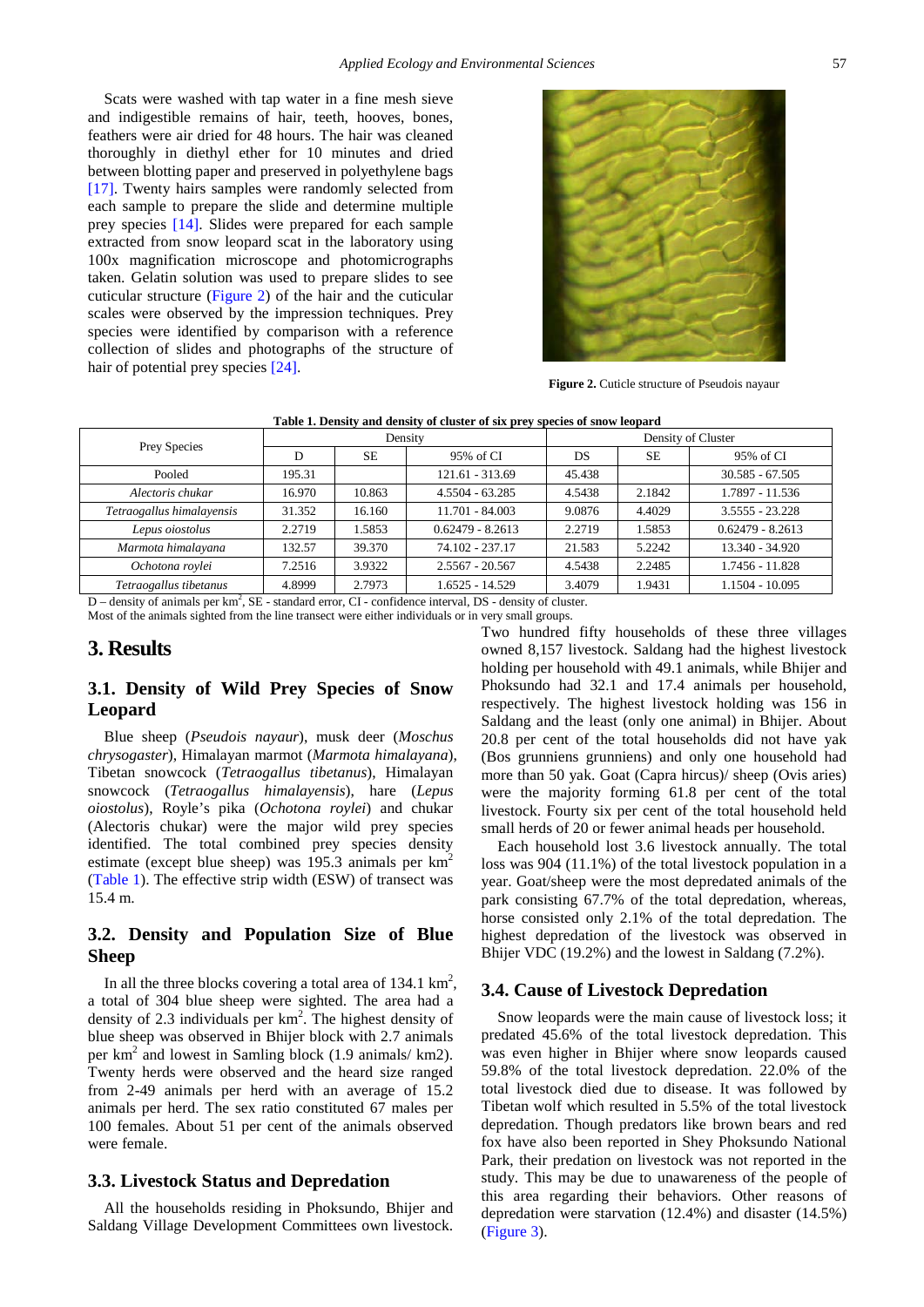<span id="page-3-0"></span>

**Figure 3.** Per cent livestock depredation due to different factors

About 42.3% of the total depredation incidents occurred during the day time, 31.4% during night, 14.7% during evening and 11.7% during the morning. The highest depredation was observed during the winter season (39.8%). There were marked differences in depredation during different seasons of the year with 30.2% during spring, 15.2% during summer and 14.8% during autumn.

#### **3.5. Diet Composition of Snow Leopard**

In the scats of snow leopard, three species of wild and four species of domestic mammals as well as birds were identified. Blue sheep dominated the diet of snow leopard, which consisted 30% of the identified prey items. Rodents were also the frequently consumed (17.5%) next to blue sheep followed by the Himalayan marmot. Although, the species of birds present in the scat could not be identified, it was believed that they were Himalayan snowcock, Tibetan snowcock or chukar as these were the only large birds found in the area. Among the livestock, sheep were the main species found in the diet of snow leopard (15%).

<span id="page-3-1"></span>

**Figure 4.** Frequency of occurrence of prey items in snow leopard diet

Most of the scats (87.5%) contained only one prey species, while two prey types were contained in 12.5 % of the scats [\(Figure 4\)](#page-3-1). Plant materials such as grass, leaves and twigs were also found in the scat. One scat consisted only of plant materials, suggesting that snow leopards may eat plants deliberately.

Seventy per cent of the diet of snow leopards consisted of wild prey items of which 40 per cent consisted of blue sheep. Thirty per cent of the diet of snow leopards consisted of livestock items of which 53.8 per cent consisted of sheep.

## **4. Discussion**

The species identified as prey of the snow leopard in this study are similar to those by Oli et al (1993) [\[18\],](#page-5-8) who identified seven wild species as prey which also included blue sheep, Himalayan marmot, Royle pika in Annapurna Conservation Area, Nepal. Among the prey species identified, Himalayan marmot had the highest density. The marmot is considered a buffer prey species for snow leopards. It hibernates during the winter and comes out of hibernation in summer resulting in comparatively high density over the other prey species. Further, it can be sighted more easily and frequently compared to the other species, Chukars were sighted only in Bhijer and Samling, in areas having low altitude as compared to Shey block.

The blue sheep density of 2.3 per  $km<sup>2</sup>$  compared to that reported in an independent study by Schaller (1977) [\[20\]](#page-5-0)  $(8.8-10.0 \text{ per km}^2)$  is quite less. However, Schaller studied around Shey block which still shows slightly higher density  $(2.7 \text{ per km}^2)$  as compared to two other blocks in the present study. In 2008, Aryal [\[1\]](#page-4-0) conducted similar study in Dhorpatan Hunting Reserve and found that the area had a density of 1.8 animals per km<sup>2</sup>. Compared to the study by Schaller (1977) [\[20\],](#page-5-0) the density of blue sheep has decreased drastically over a period of three decades. Human disturbances and habitat destruction are the major causes of decline in the density of blue sheep in the area. The average herd size of 15.2 animals per herd is similar to the herd size of 15.6 animals per herd as reported by Oli (1991) [\[18\]](#page-5-8) in Annapurna Conservation Area. Schaller (1977) [\[20\]](#page-5-0) reported 18.4 animals per herd around the Shey area. With decrease in density of blue sheep in the area, the herd size has also decreased.

The livestock holding per household in Hemis National Park, India was 50.3 animals [\[2\]](#page-4-1) and 26.6 animals in Annapurna Conservation Area [\[19\].](#page-5-18) The livestock holding per household in Shey Phoksundo National Park lies in between these two areas with an average of 32.6 animals per household. Livestock holding per household in Phoksundo VDC has decreased, whereas, the per household holding has increased in Bhijer and Saldang VDCs as compared to that in 2006. In 2006, livestock holding per household was 20.1, 31.0 and 37.9 in Phoksundo, Bhijer and Saldang VDCs, respectivel[y\[25\].](#page-5-19) In Phoksundo, people are attracted more towards tourism activities such as hotel, small shops, etc. Beside this, yak are the major livestocks reared in Phoksundo whereas goat/sheep are more commonly reared in Bhijer and Saldang.

In Annapurna Conservation Area, the overall depredation rate was 2.6 per cent [\[17\].](#page-5-17) In Hemis National Park, India, villagers lost 12 per cent of their livestock to predators in a fourteen months period [\[9\].](#page-5-20) The overall livestock depredation of this park is higher than that reported in other studies perhaps because it has higher densities of major predators like snow leopards and Tibetan wolves. The other possible reasons may be the remoteness of park and the livestock rearing system. In 2006, livestock loss per household in Saldang was 2.6 animals per household [\[25\],](#page-5-19) which has increased to 3.5 animals/ household. This is also due to increase in livestock holding.

Loss to snow leopards averaged 1.6 animals per household and 5.1% of the total livestock holding. Oli et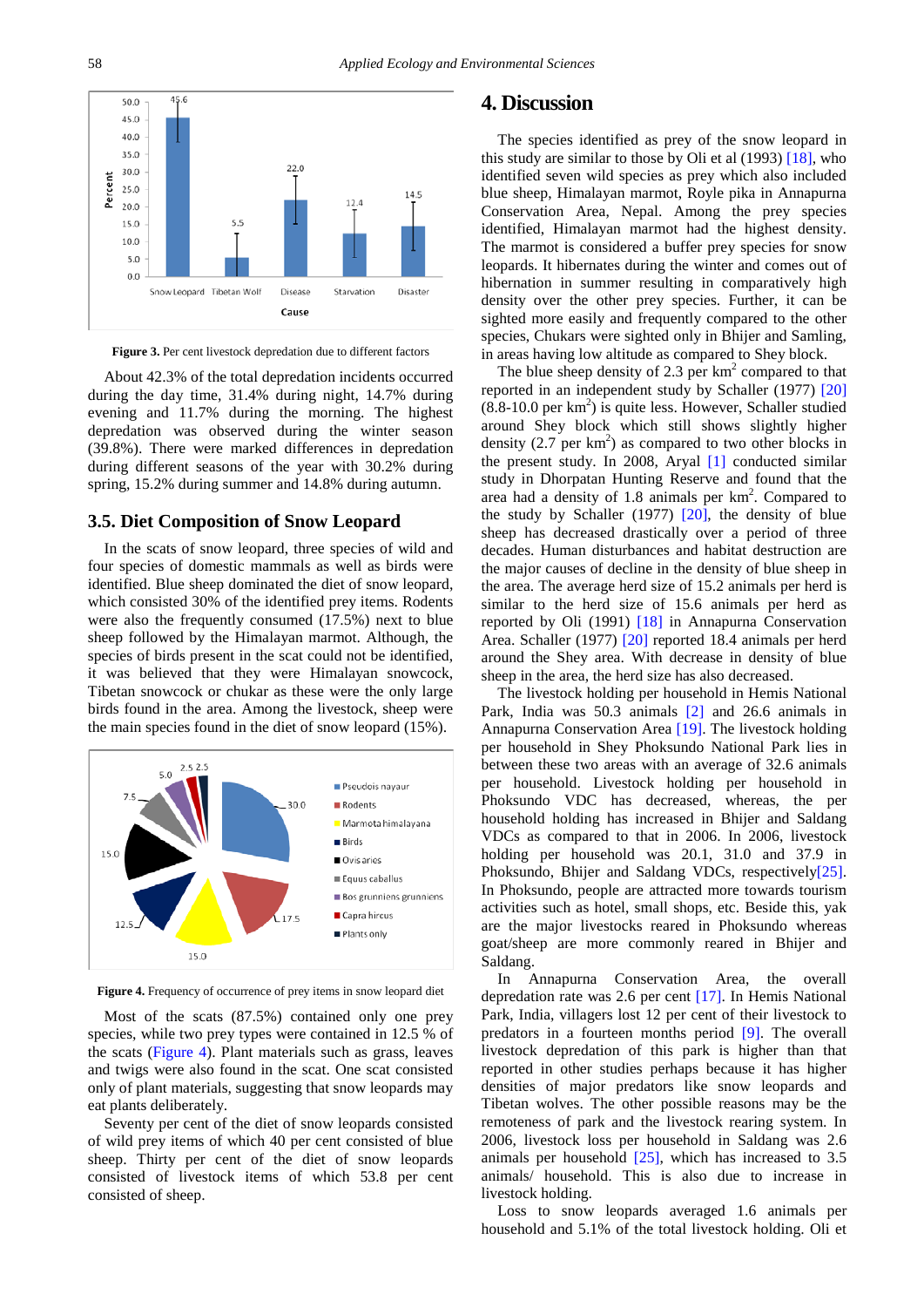al. (1994) [\[19\]](#page-5-18) reported 2.6% of the livestock predated to snow leopards in Annapurna Conservation Area. This study shows higher livestock number depredated to snow leopards, which can be attributed to the high density of snow leopard in this park as compared to Annapurna Conservation Area. About 22.0% of the livestock loss was due to diseases, which is the second cause of the loss in the Park. Actual rate of depredation of livestock in Shey Phoksundo National Park is not available. Though, this is important, but not easy to establish. People generally exaggerate their livestock having been predated to snow leopard, either deliberately, or due to inability to ascertain the causes of death. Further, livestock insurance schemes have been piloted in both Saldang and Bhijer VDCs, where the compensation for the snow leopard predated livestock is provided. This may be one of the reasons, why people claim their livestock is being predated by snow leopards so that they can obtain compensation even if the cause of death is different. Studies of predation problems in the United States have shown that livestock farmers tend to attribute death of their animals to predators regardless of the actual cause of death, and exaggerate the number of animals lost to predation [\[27\].](#page-5-21) In this study, use of local village leaders who were directly involved in verifying the cause of livestock death were involved and this should have minimized the errors in information obtained.

This seasonal variation in livestock depredation is similar to the study conducted by Oli et al. (1994) [\[19\]](#page-5-18) in Manang of Annapurna Conservation Area, where, it was found that 42% of losses occured during winter, 28% in spring and 15% each in summer and autumn. Oli et al. (1994) [\[19\]](#page-5-18) reported 39% of the snow leopard scats collected during winter contained the remains of livestock, the analysis of faeces provided some support for the claim of high predation losses. During winter, sheep and goats grazed unattended and yak were left to roam free in the pastures, which increases greater chances of predation by wildlife. However, during the summer, shephards guard their livestock in the pastures. The highest depredation occurred during the day time, when livestock grazed in the open pastures where they share the habitat of wild animals, likely leading to depredation. Proper care during the herding time can reduce the depredation by wild animals. Finally, the topographic and steep terrain are the cause of accidental death of livestock.

Chundawat and Rawat (1994) [\[4\]](#page-5-22) found that 25 scats contained only plant species (*Myricaria germanica*) which corroborate with the presnet study where one scat contained only plant species. This indicates that snow leopards may feed on plants delibaretly. Blue sheep was most frequently eaten prey in Shey and Lapche, Nepal, Taxkorgan reserve and Shule Nansham, China, whereas, ibex (*Capra ibex*) dominated the diet of Tamur Feng, China. Blue sheep were found in 50% and 70% of scats in Shey and Lapche, Nepal, respectively.Chundawat and Rawat (1994) [\[4\]](#page-5-22) reported that domestic animals formed a significant part of snow leopard diets in Ladakh, with 10.2% of goat prey. Oli et al. (1994) [\[19\]](#page-5-18) found yak in 13.6% of the scat in Annapurna Conservation Area, Manang, Nepal. In this study, sheep formed the major component of the snow leopard diet among the livestock, with 53.8 and 15.0 per cent of total livestock and overall diet, respectively.

# **5. Conclusion**

The study focused on the diet of snow leopard in spring and shows that its diet is higher in wild prey species compared to livestock. Blue sheep dominated the diet of the snow leopard but small mammals like marmot and rodents and birds were also a major part of the food items. The diet of the snow leopad varies greatly in different parts of its range. There has been about 20 per cent decrease of blue sheep in the diet of snow leopard over a period of three decades when compared with the earlier studies in Shey and it can be attributed to the decrease in the density of blue sheep.

In Shey Phoksundo National Park, Himalayan marmots had the highest density among the wild prey species Among the domestic animals, goats/ sheep had the highest holding as well as the highest depredation rates. On analyzing the diet, it was, however, found that highest frequency in the diet was of blue sheep and sheep. This clearly indicates that the diet composition of snow leopards is independent of the density of wild prey species and that blue sheep is the most preferred species of snow leopard. The diet composition of snow leopard is not proportional to prey density. Thus, from this study we recommend that appropriate habitat should be maintained for the preferred prey of snow leopard for balancing the high altitude ecosystem. This study is, therefore, assumed to be very helpful for managers to create suitable environment for the survival of the endangered snow leopard and its prey species.

# **Acknowledgements**

We are thankful to Snow Leopard Trust/Snow Leopard Conservancy/The Snow Leopard Network, USA for providing the research grant and IDEA WILD, USA for the research equipment grant to carry out this study. We also thank Department of National Parks and Wildlife Conservation, Shey Phoksundo National Park for the permission to carry out this research. We would like to acknowledge all the staff members of Park Headquarters and Rigmo Post for the logistic support. The generous support of the people of Phoksundo, Saldang and Bhijer is highly acknowledged.

## **Abbreviations**

| <b>Hrs</b> | Hours                         |
|------------|-------------------------------|
| Km         | Kilometer                     |
| M          | Meter                         |
| Mm         | Millimeter                    |
| N          | <b>Numbers</b>                |
| <b>VDC</b> | Village Development Committee |

## **References**

- <span id="page-4-0"></span>[1] Aryal, A., Population ecology and predators of blue sheep (Pseudois nayaur) in Dhorpatan Hunting Reserve, Nepal (M. Sc Thesis), Albert Ludwigs University of Freiburg, Germany. 56 p., 2008.
- <span id="page-4-1"></span>[2] Bhatnagar, Y.V., Wangchuk, R., and Jackson, R., A Survey of depredation and relatd wildlife-human conflicts in Hemis National